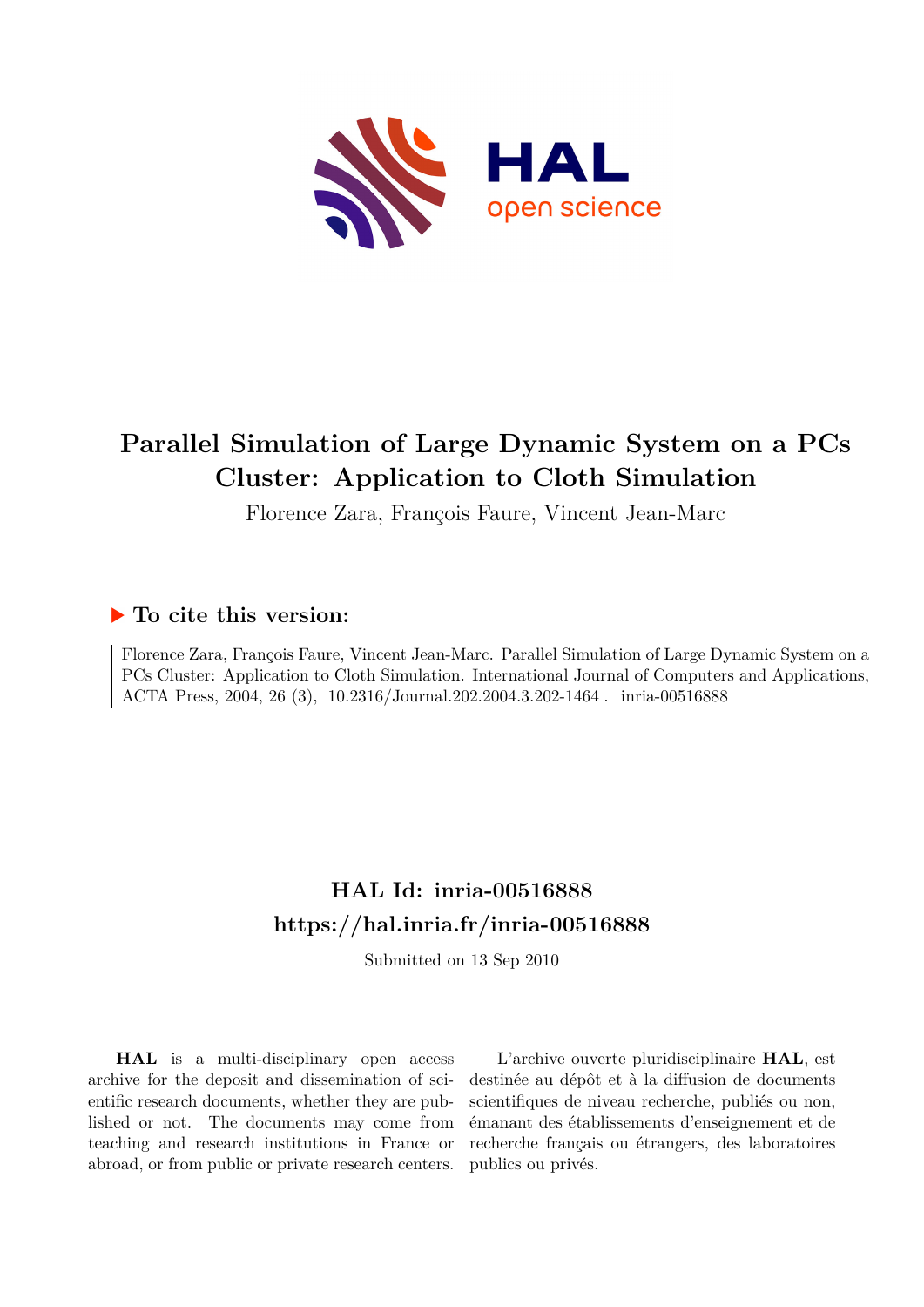# PARALLEL SIMULATION OF LARGE DYNAMIC SYSTEM ON A PCS CLUSTER: APPLICATION TO CLOTH SIMULATION

F. Zara<sup>1</sup>, F. Faure<sup>2</sup>, J.-M. Vincent<sup>1</sup>

{Florence.Zara, Francois.Faure, Jean-Marc.Vincent}@imag.fr

<sup>1</sup> Laboratoire ID-IMAG, projet APACHE (CNRS, INPG, INRIA, UJF)

Antenne ENSIMAG, ZIRST, 51 av. J. Kuntzmann, 38330 Montbonnot St Martin

<sup>2</sup> Laboratoire GRAVIR-IMAG, équipe EVASION (CNRS, INPG, INRIA, UJF)

INRIA, 655 av. de l'Europe, 38330 Montbonnot St Martin

Abstract: In this paper, we first propose a strategy to parallelise the simulation of deformable objects based on a particle decomposition. We apply this strategy to cloth simulation and we describe the implementation of SAPPE, our parallel cloth simulation. using the Athapascan parallel programming language. We present experiments with about half a million particles on a cluster of PCs showing good speedups. Then we combine this parallel simulation with the Net Juggler multi-display visualisation system. Key Words: Cluster of PCs - Large Dynamic System - Physical Model - Parallel Cloth Simulation - Coupled Clusters Applications - Multi-Display Visualisation.

### Introduction  $\mathbf{1}$

Progresses in hardware and software technologies make possible the use of parallel platforms and more specially PCs clusters in image synthesis. In this domain, deformable object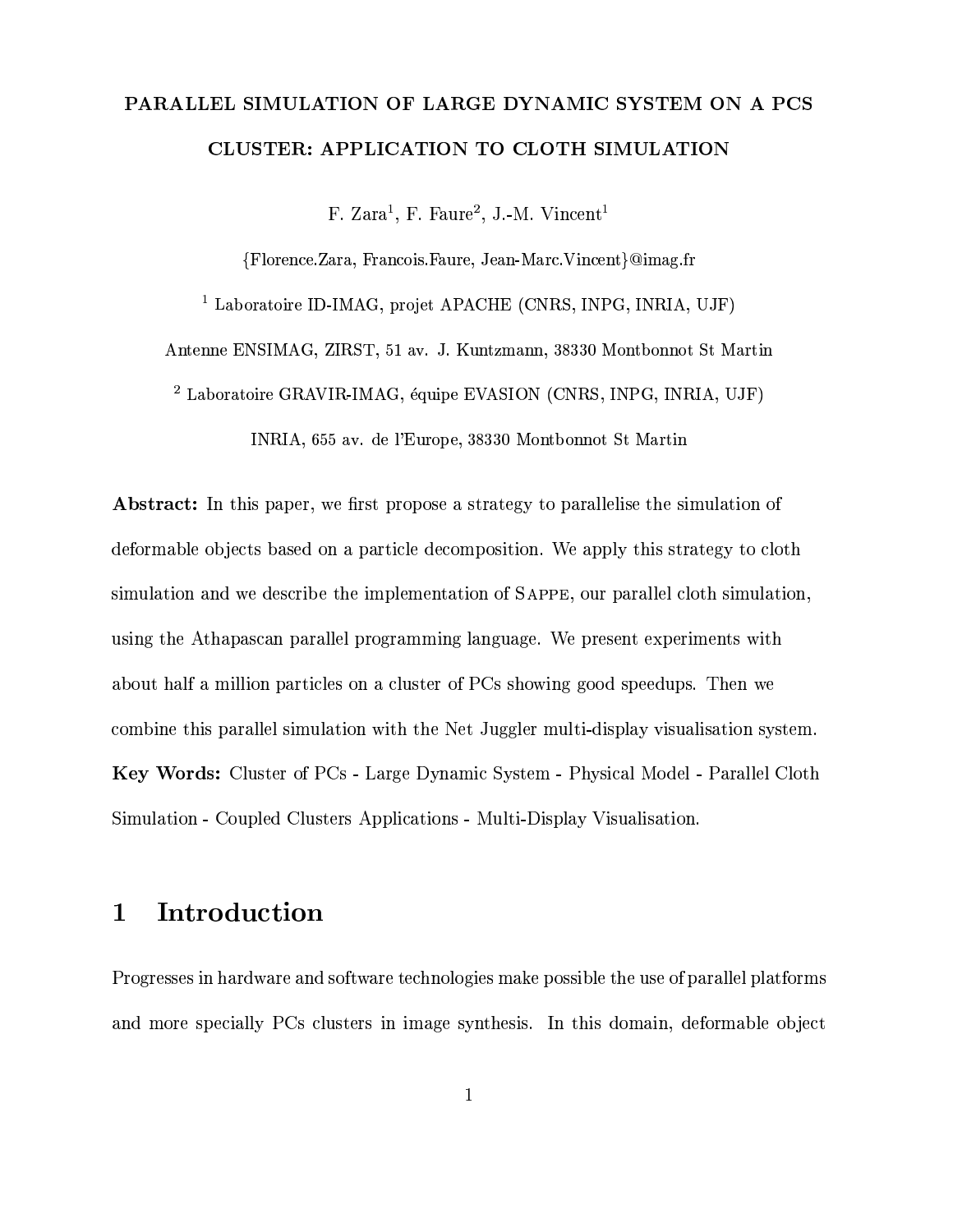simulation is an essential topic of dynamic sceneries animation. Therefore, this kind of platforms make possible simulation and visualisation of complex scenes with massive data sets.

In this paper, we first propose a strategy to parallelise simulation of deformable objects based on a particle decomposition and we apply our method to cloth simulation. The main difficulty of such parallel simulation is the result of interactions between objects and several parts of the same object. The challenge is to provide a high performance implementation that scales well as the size of the complex scene increases.

SAPPE, our parallel cloth simulation, is implemented using Athapascan [1], a parallel programming language, enabling scalability and portability on any parallel platforms architecture (SMP, cluster of PCs, cluster of SMPs). Moreover this environment builds at runtime data-flow graph and generates the dependencies graph associated in order to distribute efficiently data among processors, using a scheduler to assign tasks onto processors. We simulate large simulation with about half a million particles and we obtain good speedups on a cluster of PCs.

The second interest of our application concerns its visualisation. Visualisation appears as an efficient way to analyse results of complex simulations. Immersive environments, like CAVEs [2], enhance the visualisation experience. They provide a high resolution and large surface display created by assembling multiple video projectors. These environments are classically powered by dedicated graphics supercomputers like SGI Onyx machines.

Today, the anatomy of super-computing is quickly and deeply changing. Clusters of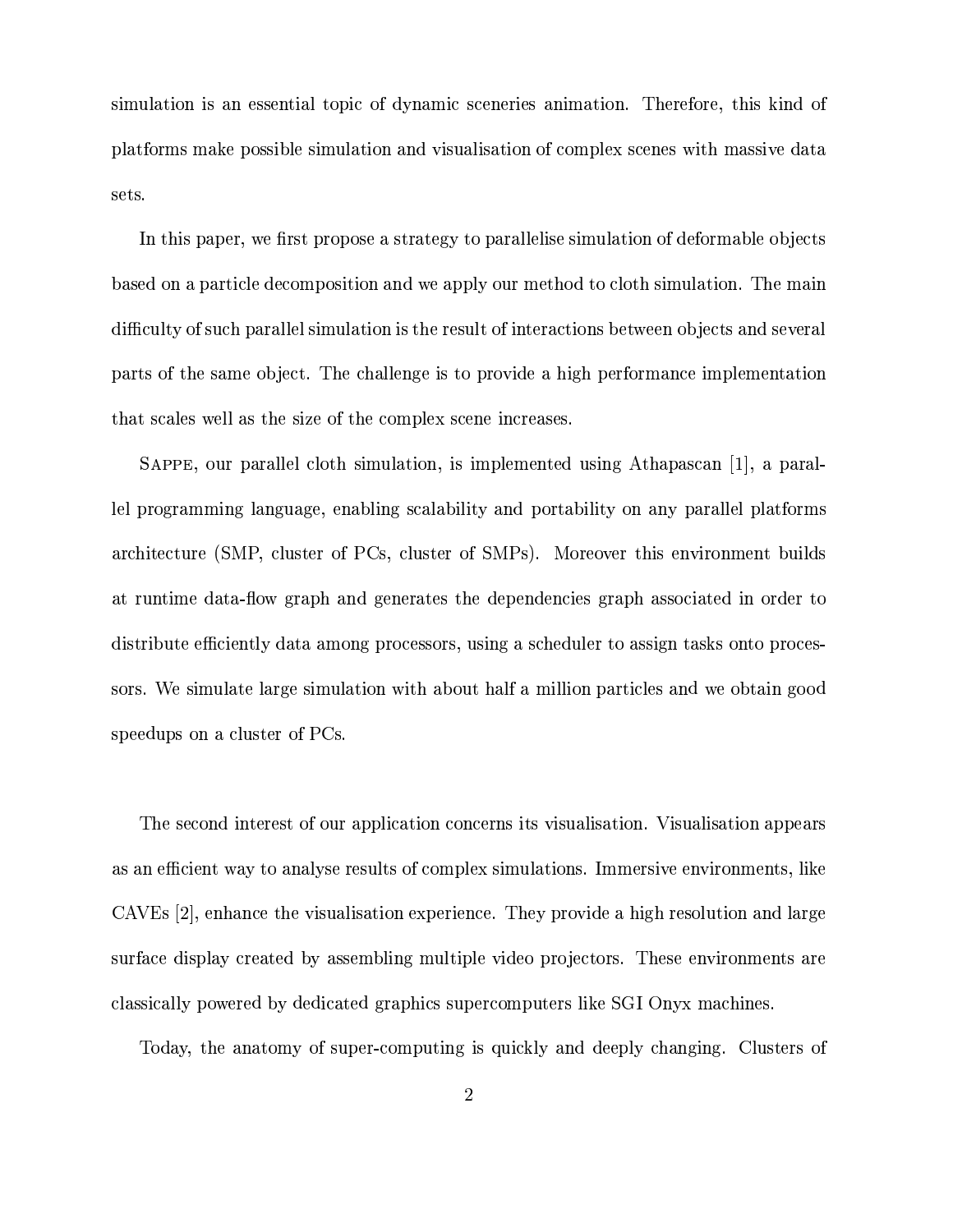commodity components are becoming the leading choice architecture. They are scalable and modular with a high performance-price ratio. Clusters have proved efficient for classical (non interactive) intensive computations. Recently the availability of low cost high performance graphics cards have foster researches to use these architectures to drive immersive environments [3]. The first goal was to harness the power of multiple graphics cards distributed on different PCs. But the scalability and performance of PC clusters allow to go beyond only distributed graphics rendering. While some cluster nodes have graphics cards to power the immersive environment, complex simulations can take advantage of extra nodes to decrease their execution time and reach an update rate suitable for interactivity.

In this paper, we propose a coupling of the parallel cloth simulation with a multidisplay visualisation on a PCs cluster. The distributed graphics rendering is made using Net Juggler [3] which enables an application to use the power of multiple graphics cards distributed on different PCs.

The paper is organised as follows. The next section presents principles of dynamical system modelling and parallelisation. Section 3 explains models and integration methods used for physical cloth simulation. Section 4 presents the parallelisation of our cloth simulation written in Athapascan and gives some experiments. Section 5 presents how we combine the parallel cloth simulation with a multi-displays visualisation. We conclude in section 6.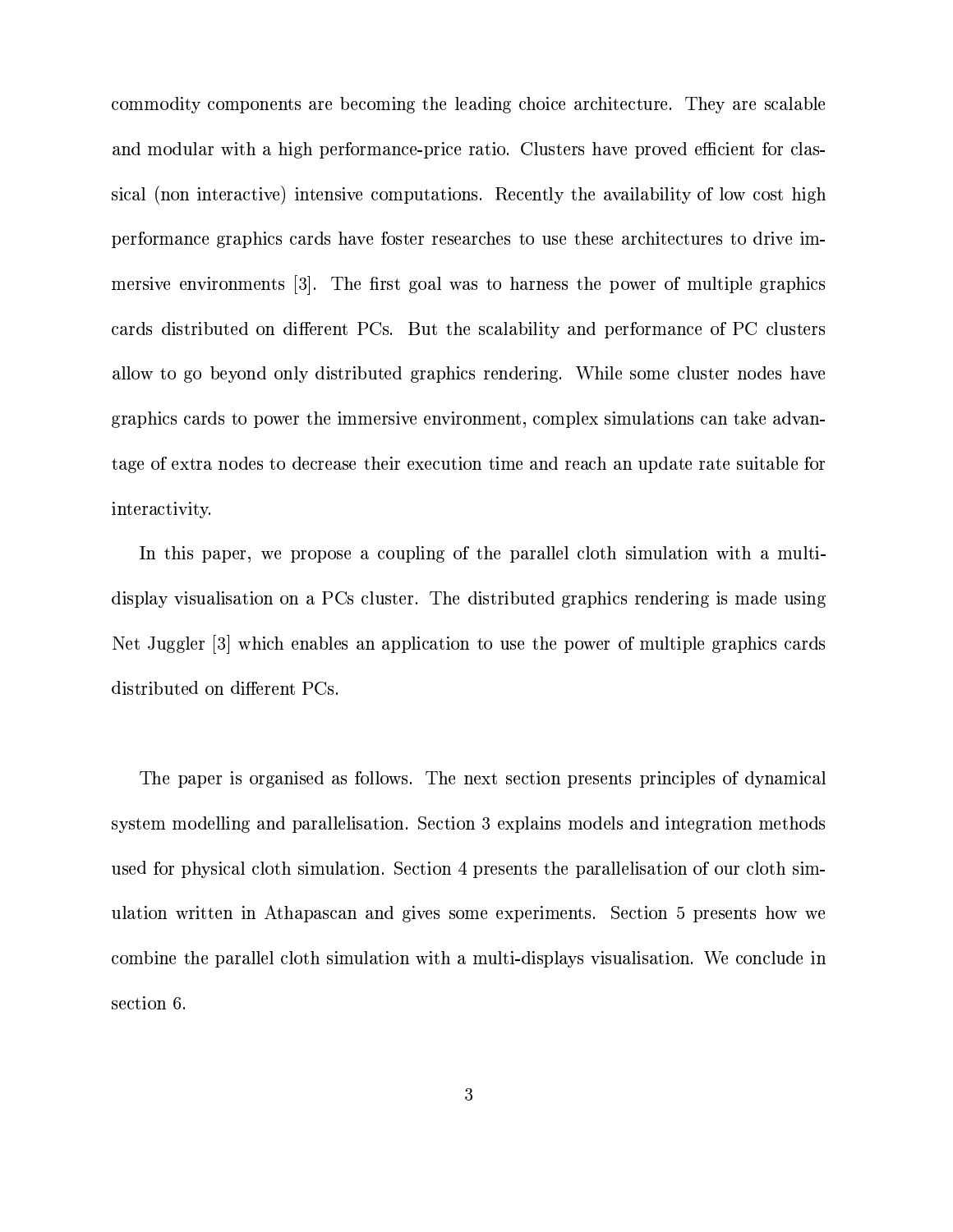### **Model and Parallel Methods**  $\overline{2}$

#### $2.1$ Discrete Model Simulation

We focus essentially on simulation of deformable objects. They are represented by physical models and discretised into a mesh structure. Vertices of this mesh are called particles and the mesh topology describes how the particles interact and exert forces on each other. Each particle of the system is defined by its mass, position, velocity and forces applied to it due to its topological neighbouring.

A simulation of deformable object consists, at each time step, in the computation of a numerical solution for the equations of motion. We have:  $F(t) = MX''(t)$  which is the fundamental equation of the dynamics that describes the relationship between the force F and the acceleration  $X''$  at time t, with M a diagonal mass matrix. Therefore each simulation iteration is composed of two main parts. First, the computation of forces that act on each particle. Second, the update of each particle state (position, velocity, acceleration) by integrating the dynamic equations of the particle system. Then our goal is to decompose these computations to parallelise the simulation while taking into account the specificity of the PC cluster architecture.

#### 2.2 **Parallel Methods**

The most common solution to parallelise an application is to divide it in several computation tasks and to execute them onto several processors. The major difficulty results from the dependencies between tasks due to shared data. In a simulation of deformable objects,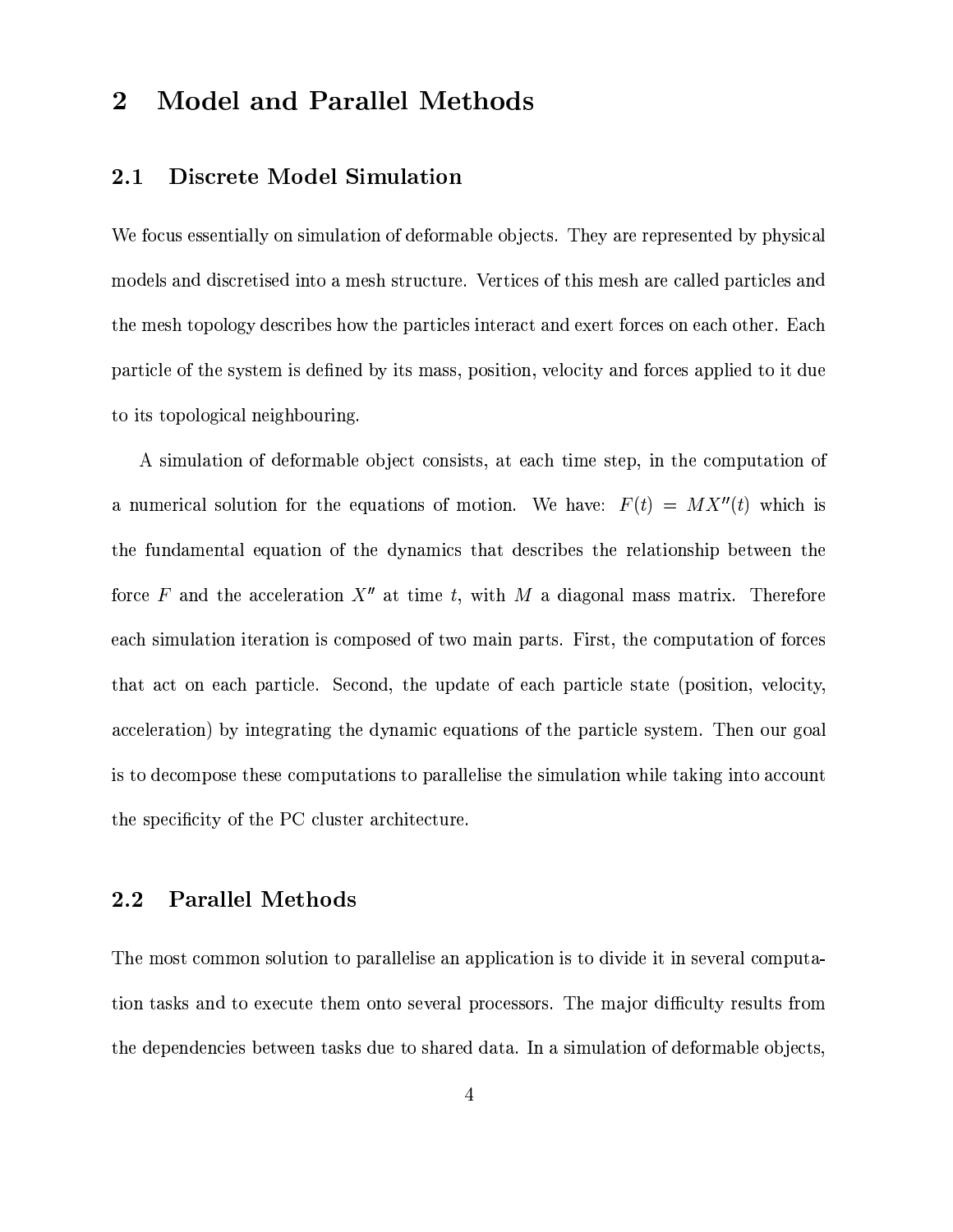major dependencies come from forces computation. There exist essentially three kinds of parallel methods for computing the forces.



Figure 1: Spatial Decomposition vs Particle Decomposition

- Spatial decomposition: The physical space of the simulation is split into areas, each box being assigned to a processor (Fig. 1.a). Using this strategy, the particles forces present on a box are only computed using interactions from a neighbourhood of the box. The main drawback of this method concerns the computation load. As particles number is different between boxes, some processors could be more loaded than others.
- Force decomposition: This method splits the matrix of the forces between each pair of particles to balance the forces computation among the processors  $[4, 5]$ . But it does not take into account the locality of data needed for calculating these forces.
- Particle decomposition: This decomposition distributes particles among the processors. The object is split in several parts (the set of particles describing the object is divided in several subsets). Each processor manages a subset and computes the forces and particles states associated to this subset. The computation load of each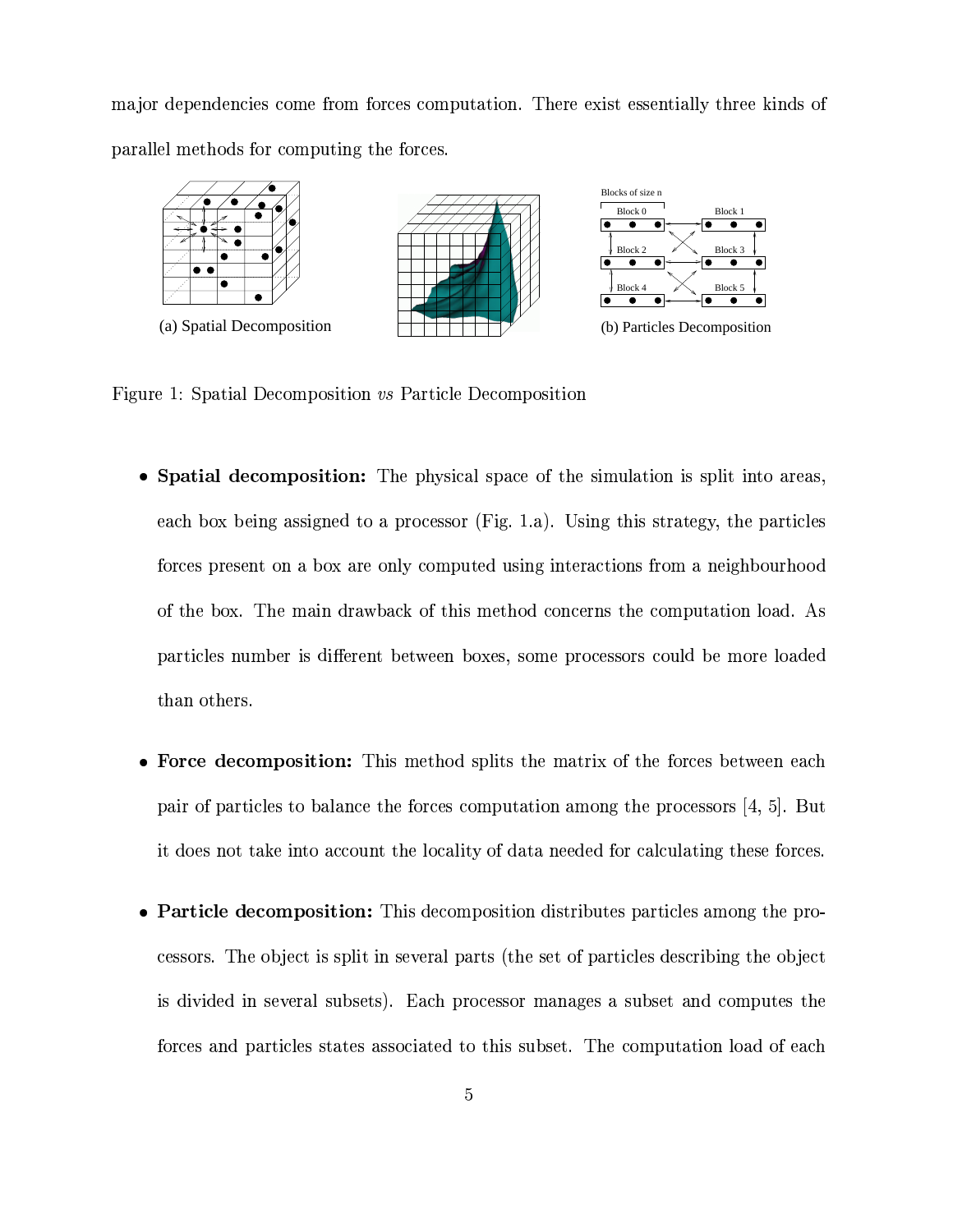subset is approximately the same. Moreover, the forces tasks involving particles on different processors are mapped onto one of the processors that manages the particles, in order to balance the workload among the processors. Therefore with this strategy, all processors have approximately the same computation load. The size of the subset of particles represents the granularity of the parallel application. The parallelisation of our cloth simulation [6] follows this approach (Fig. 1.b).

These three methods have an arithmetic cost in  $O(n/p)$  for a parallel simulation with n particles on  $p$  processors. Particle and spatial decompositions have a communication cost in  $O(n/p)$  and force decomposition in  $O(n/\sqrt{p})$ .

#### Application to Cloth Simulation 3

In this part, we shortly describe the physical simulation of cloth. There is an interest in 3D animation of cloth simulation because it enables the realistic modelling of dressed humans. The principal stages of a cloth animation are: (a) The integration of an Ordinary Differential Equation (ODE), (b) The collision processing and (c) The rendering. This section focuses on the first stage.

#### $3.1$ Discrete Physical Model of Cloth

In computer animation, particles systems have proven to be an appropriate model for fast physically based simulation of deformable objects  $[7, 8, 9, 10, 11]$ . Cloth is modelled as a triangular mesh of n particles in space, connected by springs which enable to reproduce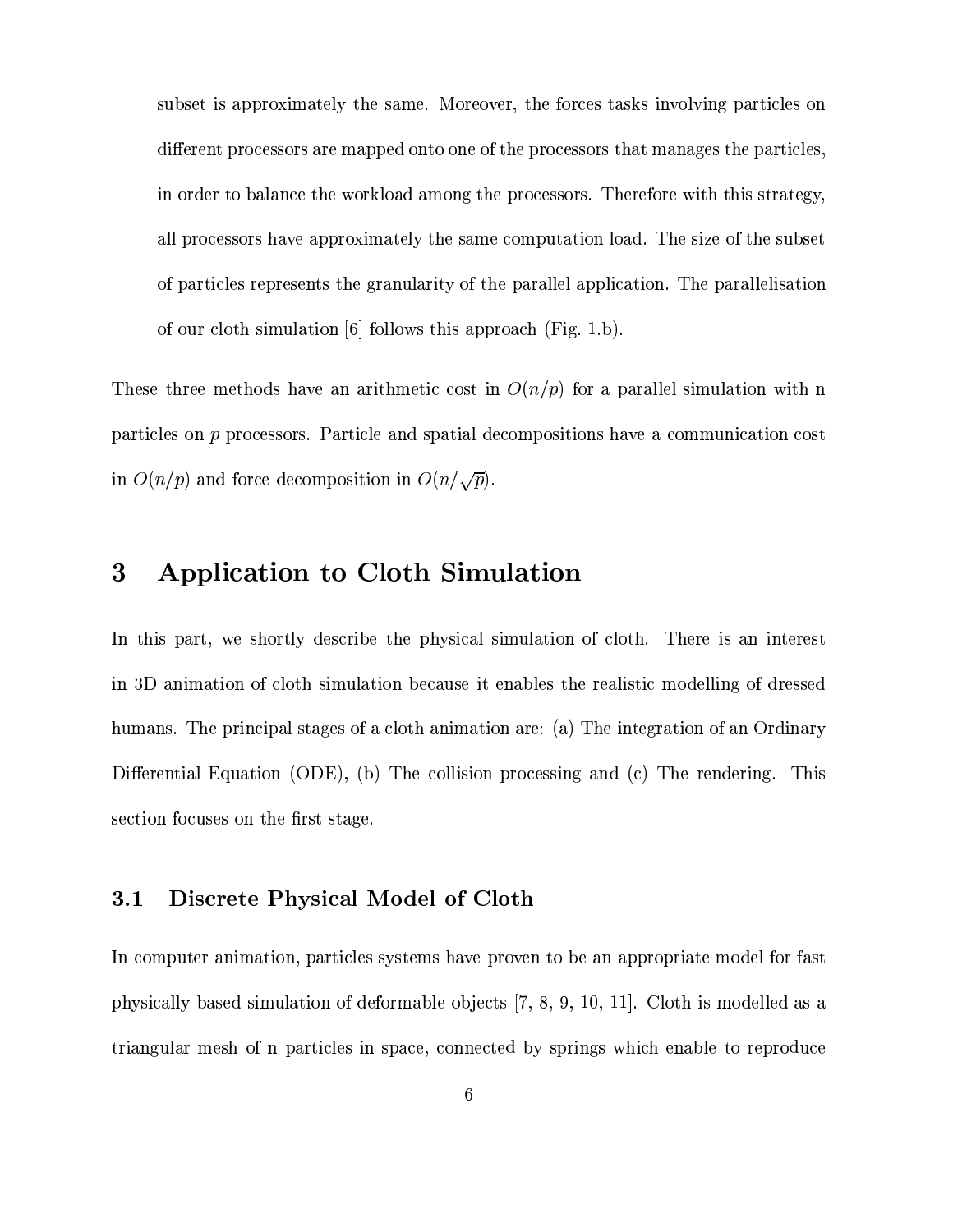realistic behaviour.

Provot [12] proposes a mass-spring system for textiles with a rectangular mesh in which the particles are connected by structural springs to counteract tension, diagonal springs for shearing and interleaving springs for bending (see Fig. 2).



Figure  $2:$ Triangular particles mesh connected by springs: Provot model  $[12]$ 

#### $3.2$ **Numerical Resolution**

The acceleration of the  $i^{th}$  particle of the simulation is given by the basic Newton's law,  $m_i x_i''(t) = \vec{f}_i(t)$ , where  $\vec{f}_i(t)$  is the force applied to this particle at time t and  $m_i$  its mass. If we define the diagonal matrix M by  $M = diag(m_1, m_1, m_1, ..., m_N, m_N, m_N)$ , where  $m_1, ..., m_N$  are the masses of the particles, we have:

$$
x''(t) = M^{-1}f(x(t), x'(t))
$$
\n(1)

The forces exerted at time t on each particle are due to springs forces (local forces) and to external forces like gravity, air-damping or wind (global forces). Consequently, the force applied on the  $i^{th}$  particle of the particle system is given by:

$$
\vec{f}_i = \sum_{j|(i,j)\in E} [k_{ij}(l_{ij} - l_{0ij})\vec{u}_{ij} - \nu_{ij}(v_i - v_j)\vec{u}_{ij}] + m_i \vec{g} + \vec{F}_{external}
$$
\n(2)

where E is the set of all edges in the particle system,  $k_{ij}$  and  $\nu_{ij}$  are the stiffness and damping constants determining the spring properties,  $l_{ij}$  the rest lengths between the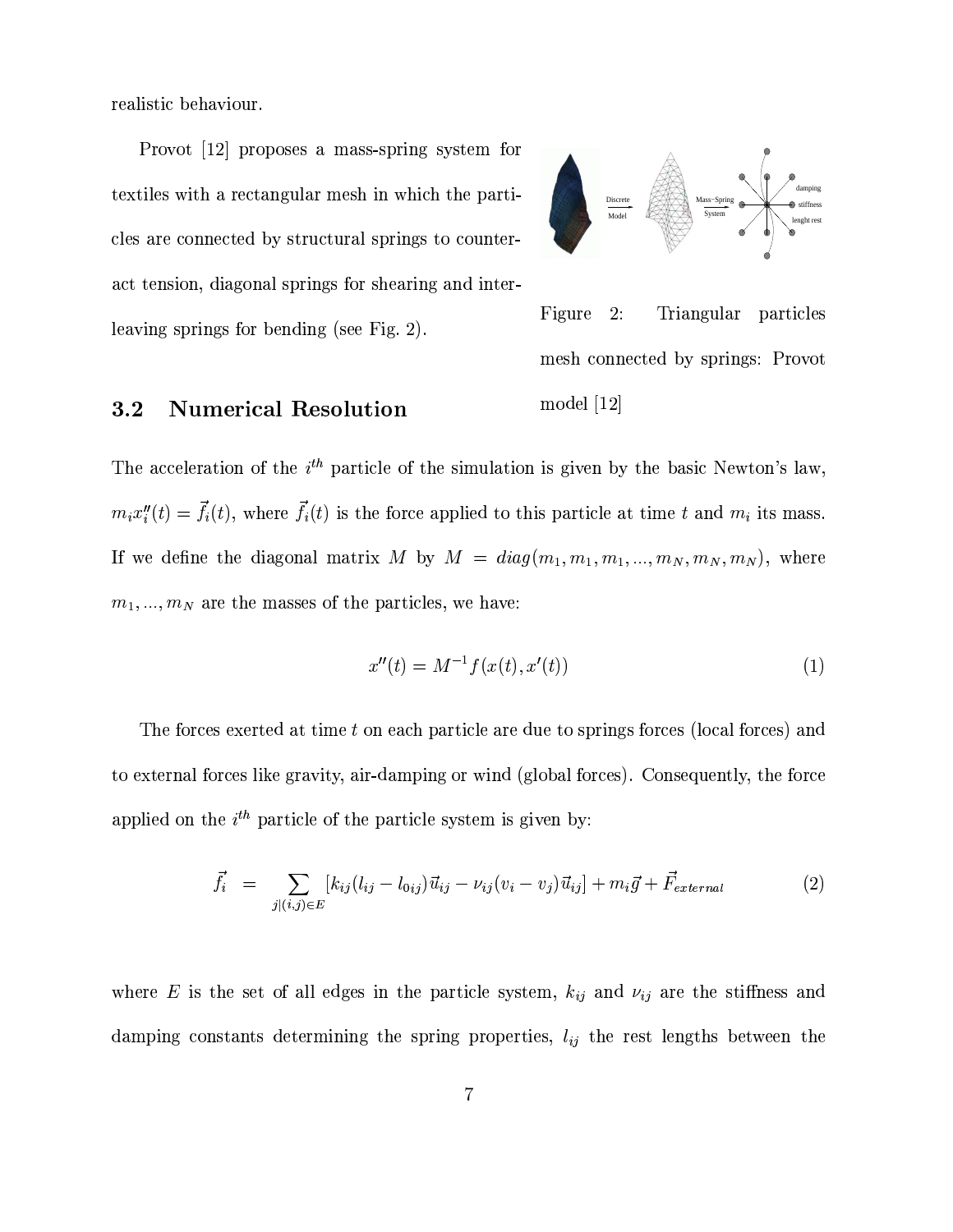particles *i* and *j*,  $l_{0ij}$  its lengths at time  $t_0$ ,  $\vec{g}$  the gravity constant,  $\vec{u}_{ij} = \frac{x_i - x_j}{\|x_i - x_j\|}$  and  $v_i$ ,  $v_j$ velocities projected to the  $u_{ij}$  direction.

Computing particle accelerations allows the update of positions and velocities using numerical integration. Many integration methods have been used in cloth simulation [13]. We invite the reader to refer to [14] written by Hauth and Etzmuss in 2001, which presents analysis to exploit special properties of the mechanics of deformable objects, and analyses stability for stiff equations.

#### 3.2.1 **Explicit Methods**

The simplest method of integration is the explicit Euler's method. Time is discretised into slices of length  $h$ . The Fig. 3 shows the geometrical interpretation of the explicit Euler integration scheme. The solution approximation at time  $t + h$  is given by the tangent of the solution at time  $t$ .



Figure 3: Geometrical interpretation of the explicit Euler integration scheme

The formulation of position x and velocity v at time  $t_0$  and  $t + h$  is given by:

$$
\begin{cases}\nx'(t_0) = x'_0 \\
x(t_0) = x_0\n\end{cases},\n\begin{cases}\nx'(t+h) = x'(t) + hx''(t+h) \\
x(t+h) = x(t) + hx'(t+h)\n\end{cases}
$$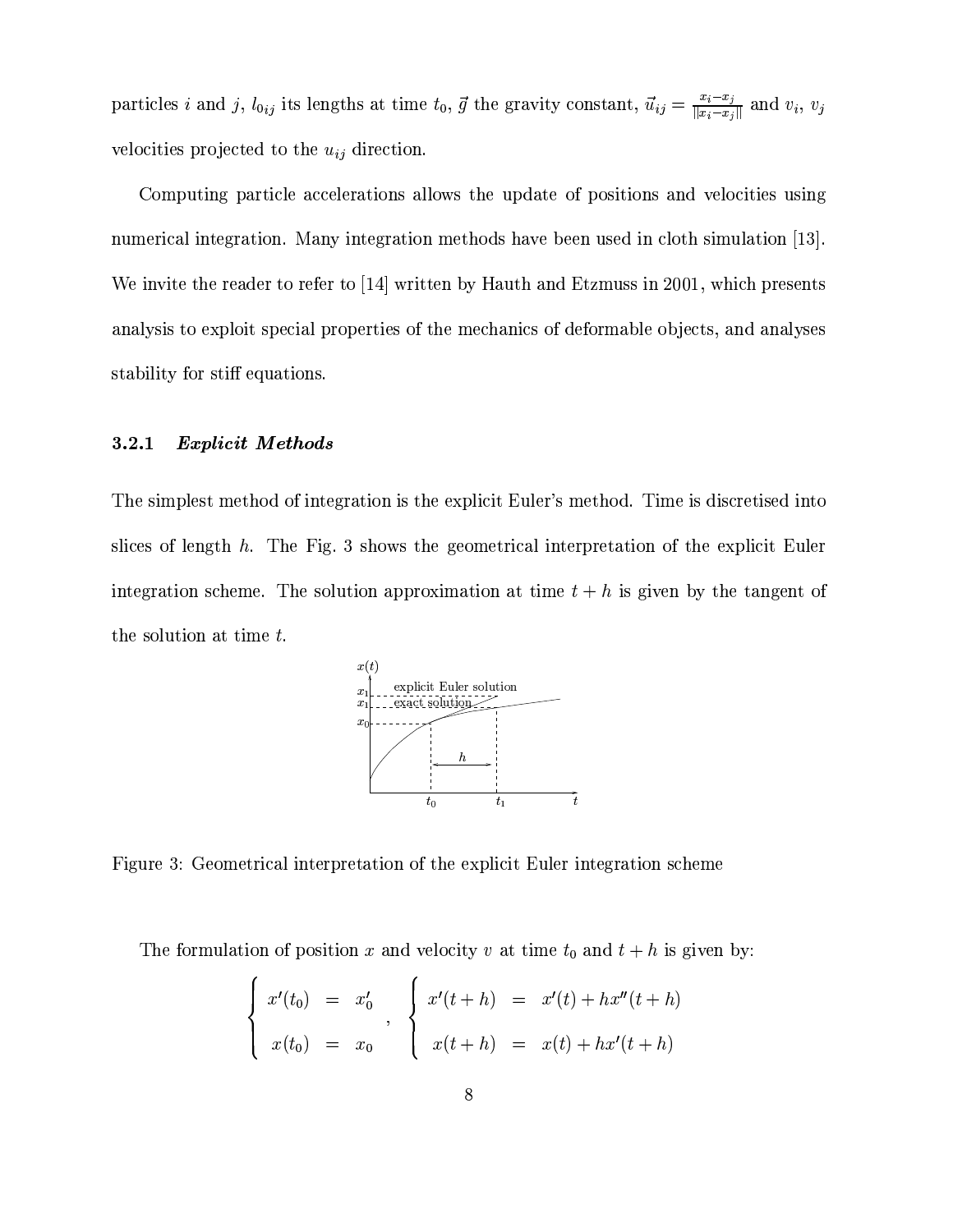To obtain a stable simulation using this integration method, we have to limit the step size h. Indeed if we increase the springs damping and stiffness constants, we have to reduce h to maintain stability.

The leap-frog method is another explicit integration method which is time reversible because of the symmetric way in which it is defined, allowing energy conservation. This method is only second-order accurate, but it has been shown experimentally stable. It uses position x at time t and velocity x' at time  $t - \frac{h}{2}$ .

$$
\begin{cases}\nx''(t_0) = x_0'' \\
x'(t_0) = x_0' \\
x'(\frac{h}{2}) = x_0' + \frac{h}{2}x_0''\n\end{cases},\n\begin{cases}\nx''(t) = \vec{f}(t)/m \tag{3} \\
x'(t + \frac{h}{2}) = x'(t - \frac{h}{2}) + hx''(t) \tag{4} \\
x(t + h) = x(t) + hx'(t + \frac{h}{2}) \tag{5}\n\end{cases}
$$

#### **Implicit Euler's Method** 3.2.2

Baraff and Witkin [11] have shown that implicit integration methods allow the use of large time steps in cloth simulation without loss of stability. We define  $\Delta x = x(t+h) - x(t), \Delta x' =$  $x'(t+h) - x'(t)$ . By applying a Taylor series dynamical equation (1) becomes:

$$
\left(M - h\frac{\partial f}{\partial x'} - h^2 \frac{\partial f}{\partial x}\right) \Delta x' = h f(t) + h^2 \frac{\partial f}{\partial x} x'(t)
$$

which we have to solve to obtain  $\Delta x'$  and then easily compute  $x'(t+h) = x'(t) + \Delta x'$  and  $x(t+h) = x(t) + hx'(t+h)$ . To sum up, to use implicit Euler's method we have to: (a) value  $f(t)$ , (b) value  $\frac{\partial f}{\partial x}$  and  $\frac{\partial f}{\partial x'}$ , (c) to build a linear sparse system, (d) to solve it in order to compute  $\Delta x'$ , (e) and then to update x and x'.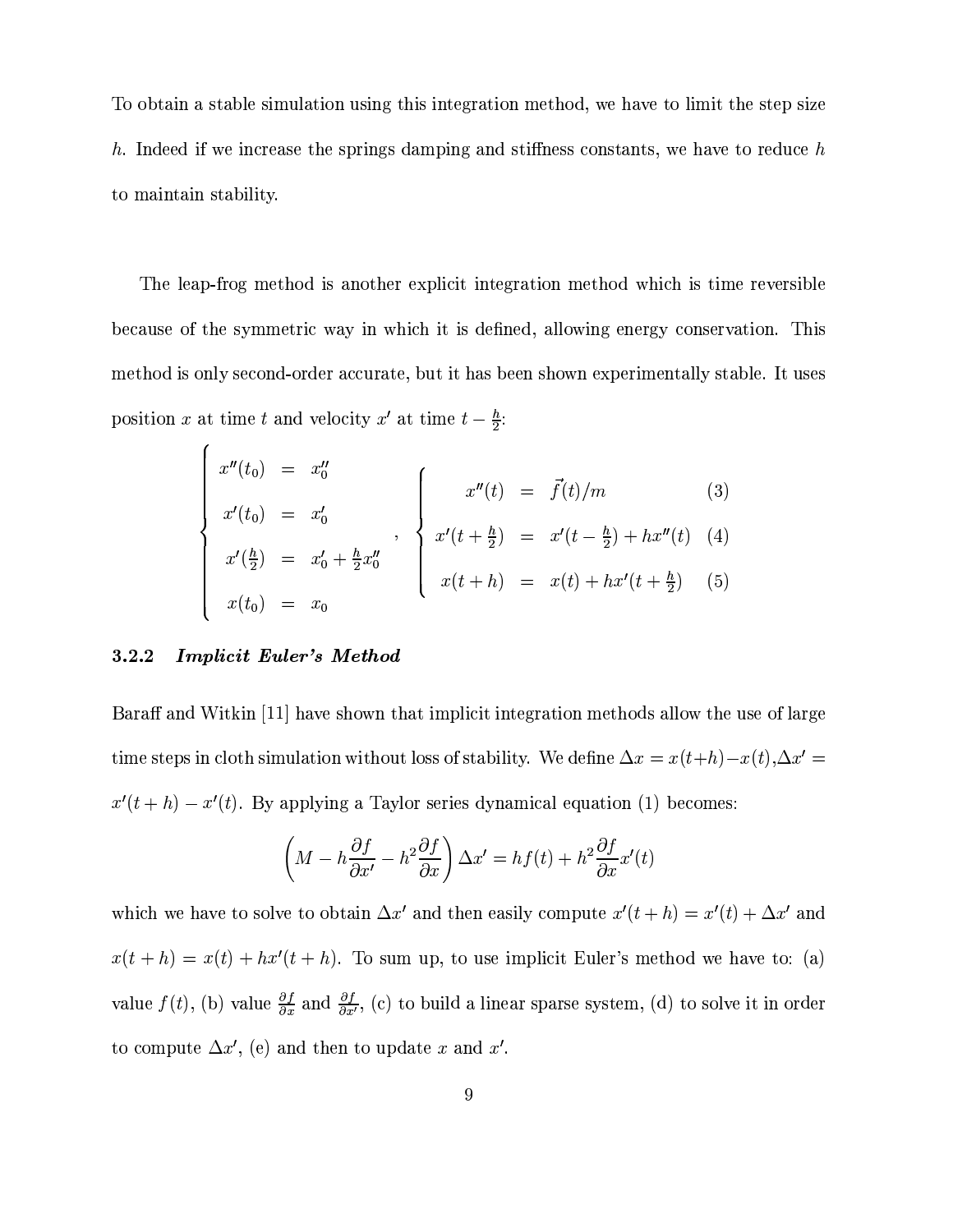To solve the linear system, we apply the conjugate gradient method [11, 15] which easily uses the sparsity of the matrix, since it only addresses the matrix through its product with a vector. A complete description of our parallelisation of the conjugate gradient method is presented in [6]. In this paper, we focus essentially on explicit integration parallelisation. But we can note that explicit and implicit methods parallelisation have the same schemes parallelisation.

#### **Parallel Cloth Simulation**  $\bf 4$

In this part, we explain how we exploit the parallel programming environment Athapascan.

#### **Related Works** 4.1

Romero and Zapata [16] have detailed a solution for cloth and other non-rigid solid simulations on parallel computers. They have developed an application, which combines data parallelism with task parallelism. Inside an object, the redistribution and reordering of elements among the assigned processor, have been performed using domain decomposition methods. The preconditioned conjugate gradient algorithm has been parallelised following a strategy in which the successive parts of the vectors and the properly aligned rows of the matrices are distributed among the processors. Computations inside a processor have been performed using sequential BLAS libraries. They present results on 8 processors with  $3,520$  particles: computation time for this simulation is about 3s per step using implicit method with collision treatment.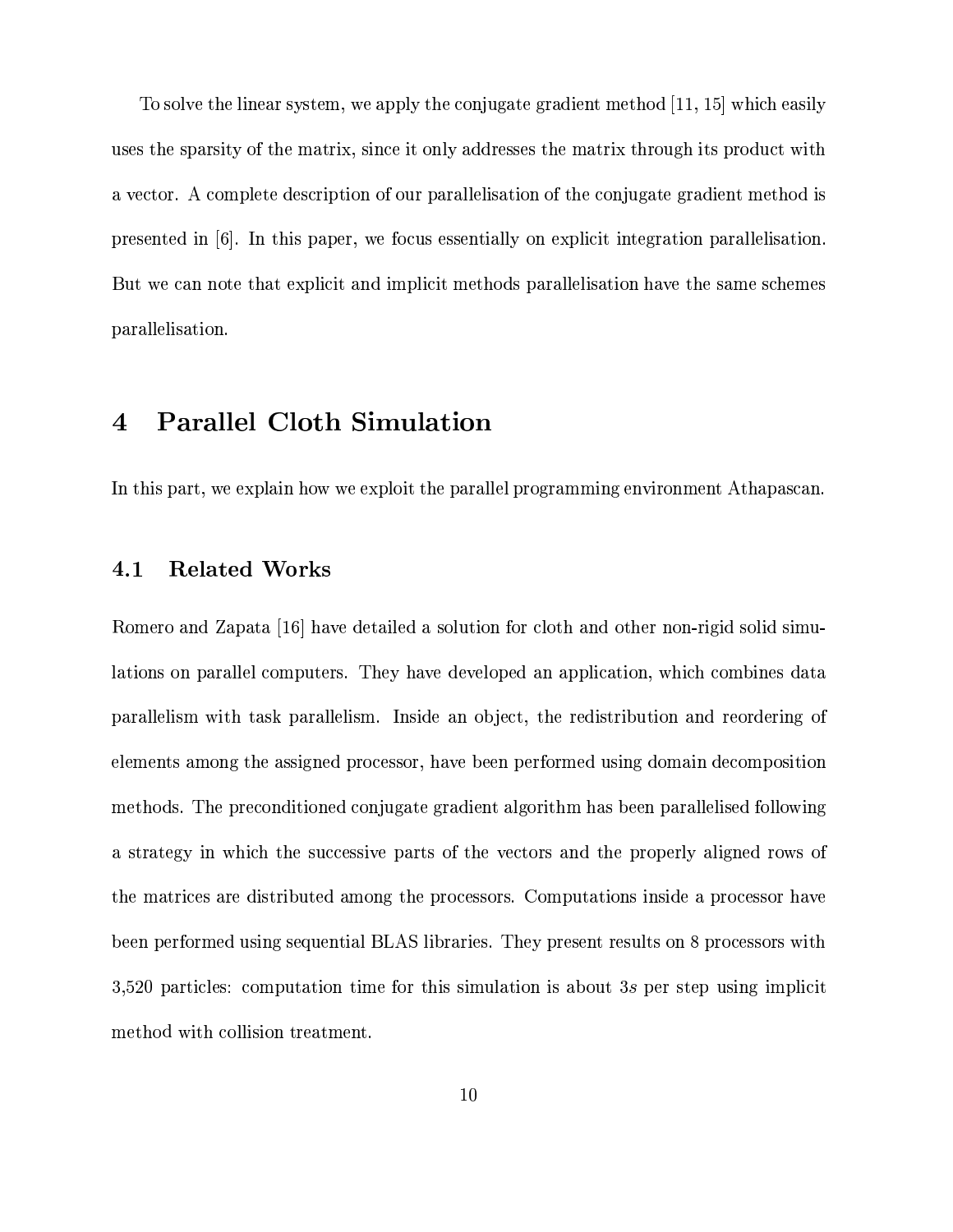#### 4.2 Parallelisation with Athapascan

From the point of view of an Athapascan developer, the parallelism is expressed with a set of tasks interacting through a global memory  $[1]$ . The developer has a total control of the computation tasks and of the communicated objects granularity (shared



Figure 4: Forces computation task (2)

variables). Programs are written in  $C++$  using the following syntax. A shared variable v of type T will be declared *Shared*  $\lt T > v$ . A task is created using statement  $Fork < Task > (param)$ , where Task is a structure which operator "()" implements the computing code and takes param as parameters. Shared variables are passed with access rights information. For instance a read-only parameter is declared  $Shared_r < p >$ , a write-only parameter is declared  $Shared_w < p >$  and a read-write parameter is declared  $Shared_r w < p >$ .

In our parallel cloth simulation based on particle decomposition, shared data are the subsets of particles resulting from the decomposition (Fig. 1.b) and tasks exist in two different kinds. The first kind of task compute particle states of an entire subset according to the integration schemes (position  $(5)$ , velocity  $(4)$ , acceleration  $(3)$ ). Since these tasks do not need information from other particles subsets, they have no dependencies with others tasks. Hence, they do not require inter-node communication and can be computed efficiently in parallel.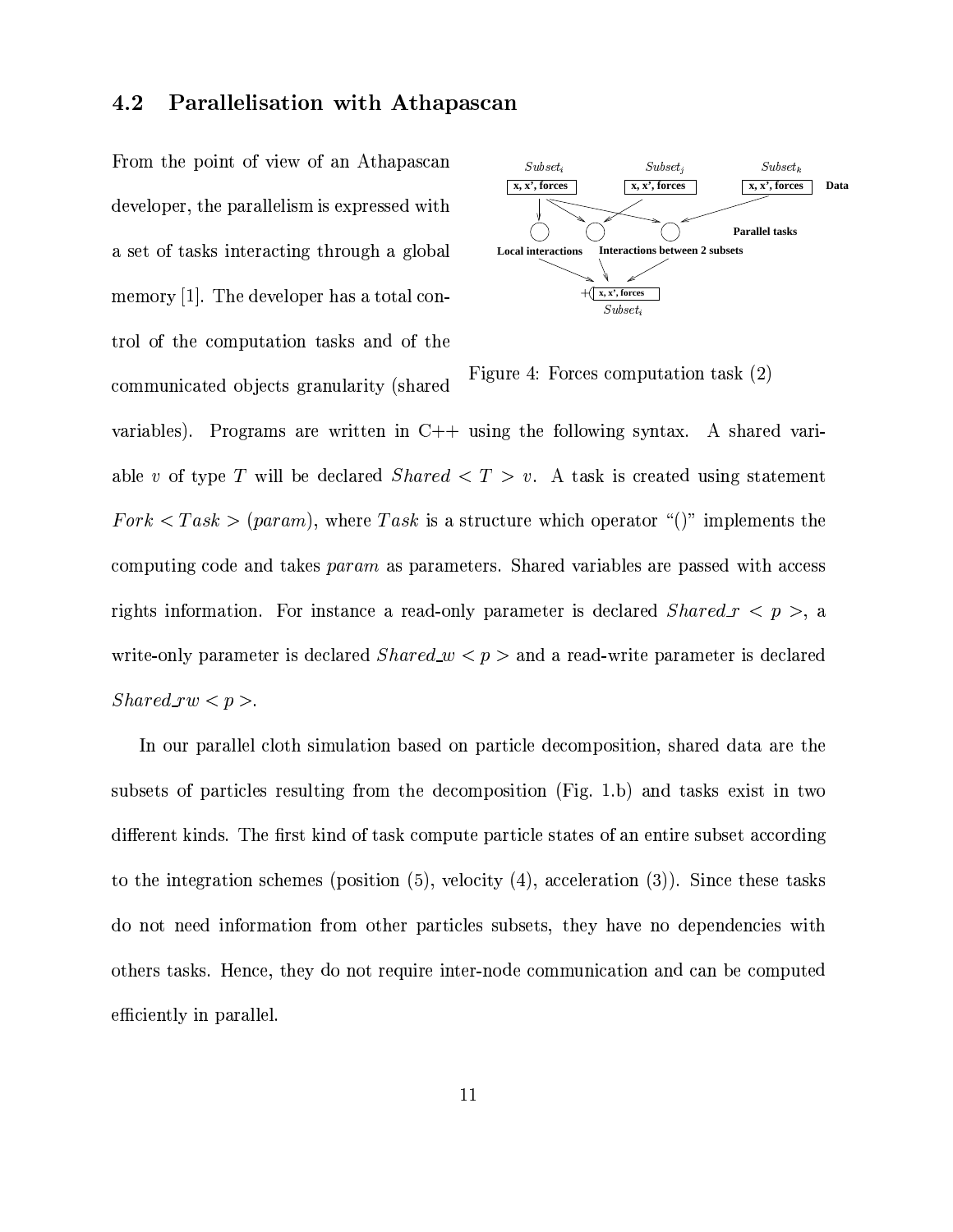The second kind of tasks calculate interactions between two adjacent subsets of particles (Fig. 4). Two subsets are said adjacent if there is at least one particle of one subset connected with another particle of the other subset (a subset being adjacent with itself). We create a task for each couple of adjacent subsets. This task is executed on one of the nodes where are placed the subsets. Hence, the computation of interactions between adjacent subsets placed on the same node (which includes intra-subset interactions) do not generate communication. However, for adjacent subsets placed on two different nodes, the computation first requires the communication of the positions of the distant subset before the forces can be computed. Note however that for efficiency reasons only the positions of the particles constituting the border are communicated. The main difference between the parallelisation of an explicit integration method and an implicit one comes from this second kind of tasks which are more frequent in implicit than in explicit.

Thanks to Athapascan, the code for computing the interactions between two subsets does not depend on the placement of those subsets. Tasks programmers just do not have to consider where the data are actually placed. They take in parameters the positions of the two subsets, the list of



interacting particles and a reference to the Figure 5: Data-flow graph built at runtime resulting forces. The positions are passed as read-only shared variables (Shared\_r), whereas the forces are passed with "cumulative write" (Shared cw) access rights.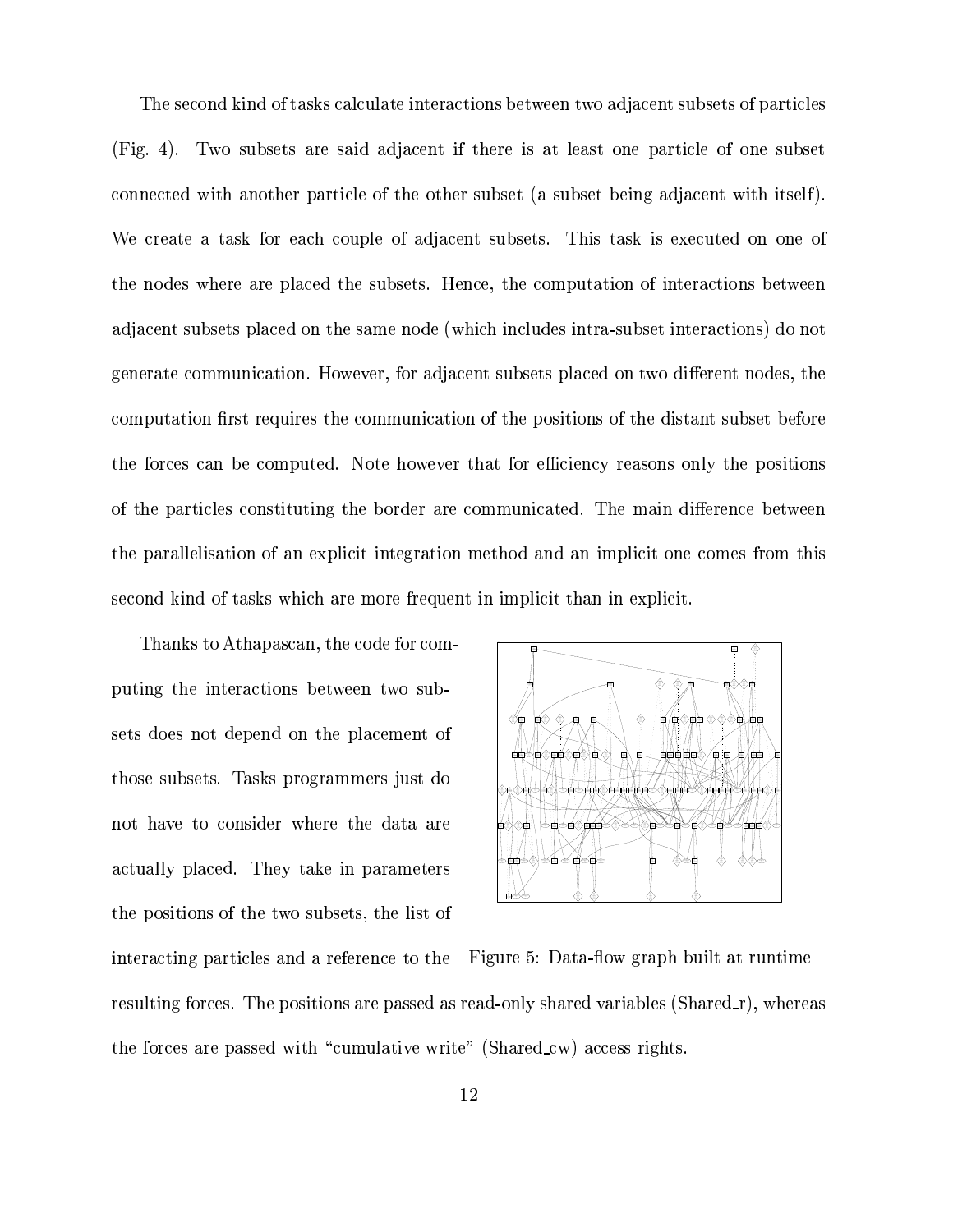Cumulative writes are very useful for associative and commutative operations which is the case here since the force applied to a particle is the sum of the elementary interaction forces with its connected particles. Elementary forces can then be computed in parallel by the above mentioned tasks, potentially on different nodes, and are automatically added by the Athapascan runtime. Without this facility, computing the sum would be particularly inefficient since it would lead to a lot of dependencies.

At runtime, Athapascan builds the data-flow graph that expresses the accesses into the global memory made by the tasks. This graph is built by interpreting shared and task statements [17]. For example, Fig. 5 shows the graph built for an execution of the application for four subsets of particles. Rectangles, lozenges and circles represent respectively "accesses" to shared data", "shared data" and "tasks".

Given this data-flow graph, Athapascan generates the dependencies graph partitioned onto pro-



Figure 6: Dependencies graph with its partitioning generated by Athapascan

cessors. A scheduling algorithm is then applied to map the tasks and the data onto the processors and the memory locations according to information given in our implementation. Fig. 6 shows the dependencies graph and its partition onto 4 processors (16 tasks mapped on 4 processors).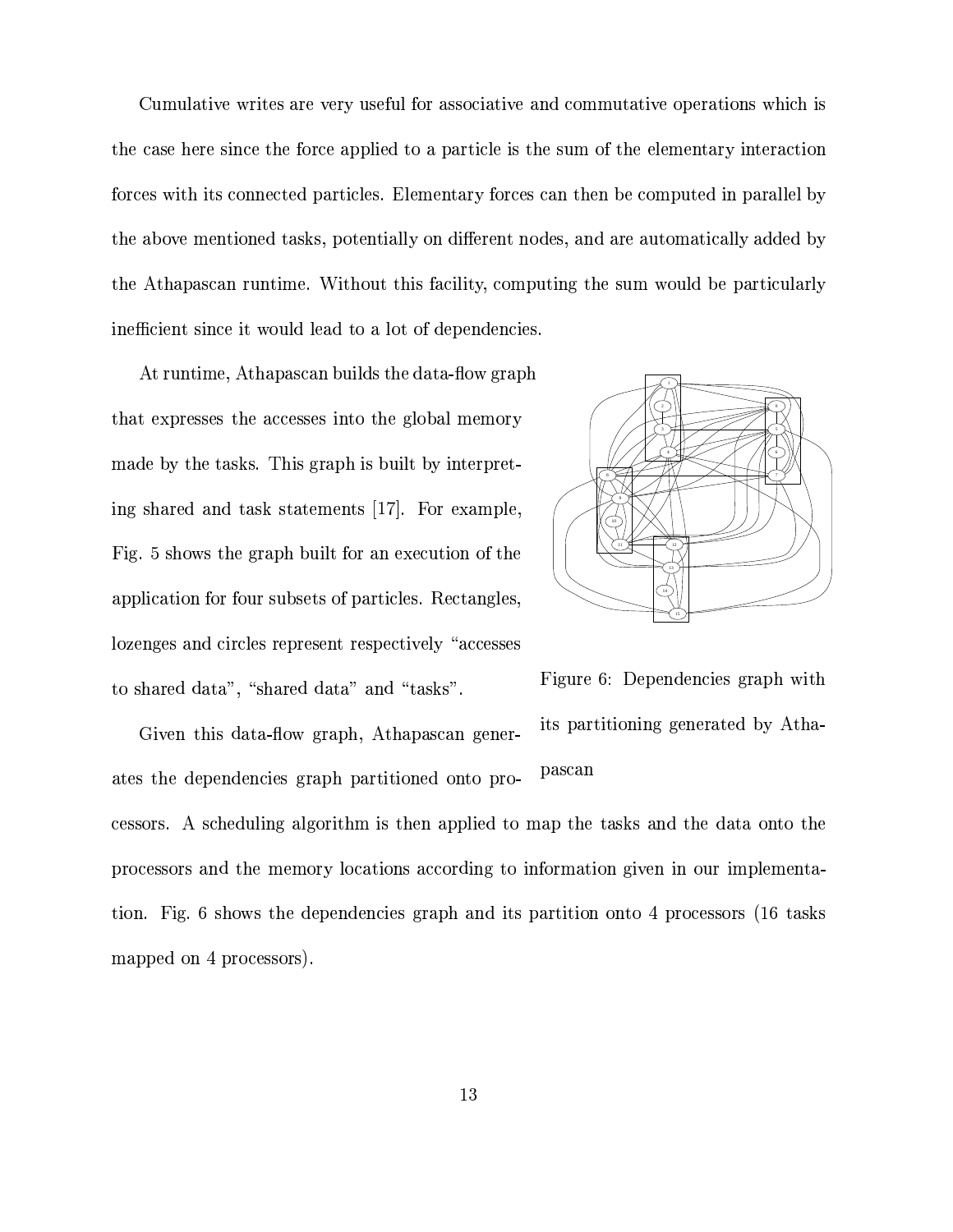#### **Experimentations on a PCs Cluster** 4.3

Leapfrog and implicit Euler's integration methods have been implemented and tested on a cluster of PCs composed of 190 mono-processor Pentium III at 733MHz with 256M-Bytes of main memory interconnected with a switched 100M-bit/s network. Computation times are shown in Fig. 7.



Figure 7: Performances obtained for 490,000 particles using the leapfrog integration method (left) and for 160,000 particles using the implicit Euler's integration method (right) for one iteration with a size of subsets of 2,500 particles

The sequential time for the leapfrog integration method is about 4.28s. The parallel time on two nodes is 2.36s (speedup of 1.81) and 0.57s on sixteen nodes (speedup of 7.51). For the implicit method, we surprisingly obtain a speedup of around three on two nodes  $(21.27s)$  is sequential and 7.10s on two nodes) which can be explained by the large amount of memory needed by the tasks which exceed the available physical memory of a single node.

As we can see, for both methods, the computation time decreases significantly up to sixteen processors before the gain begins to stagnate. As the calculation time decreases, the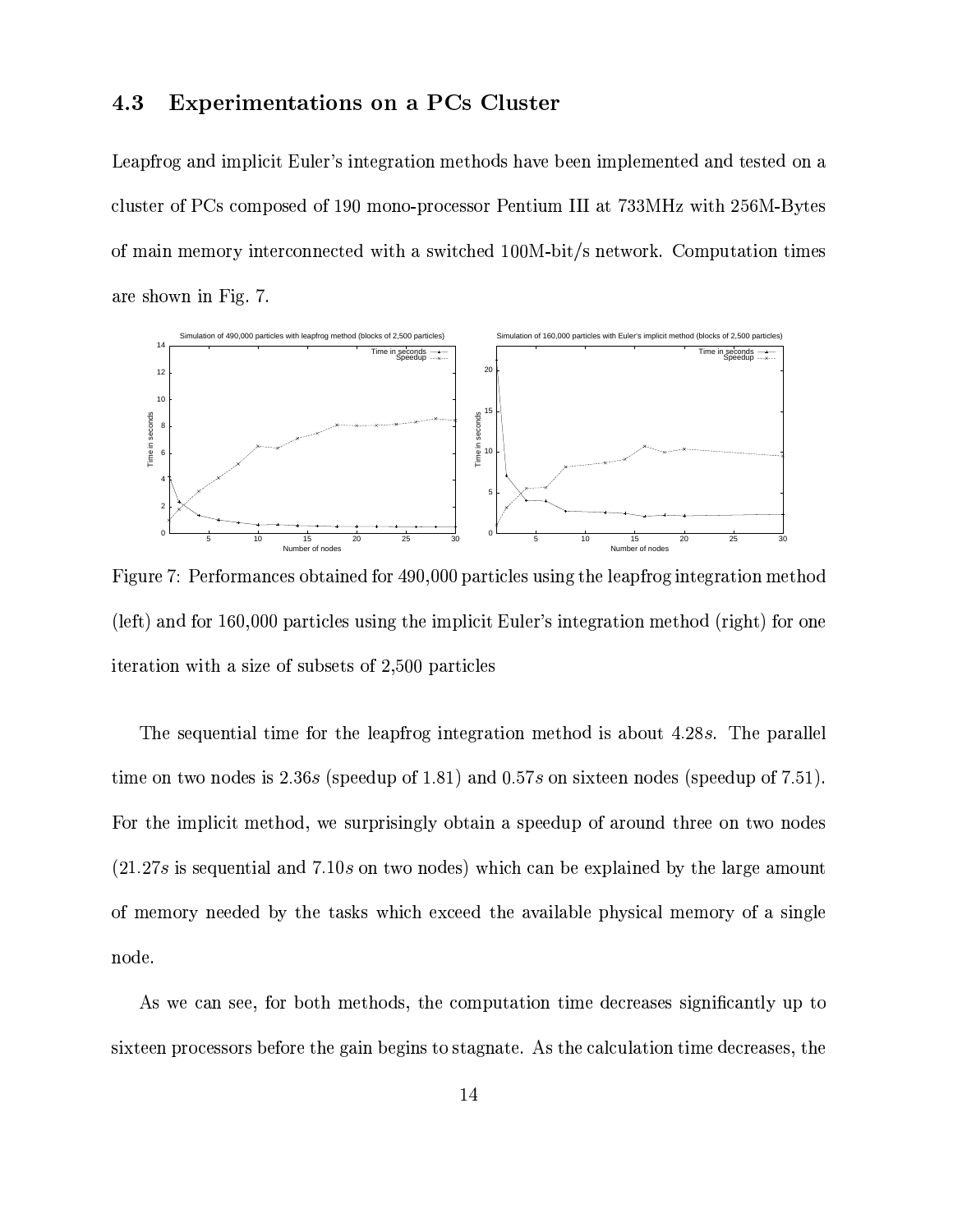overhead due to the runtime becomes more and more significant. This overhead includes the computation of the data-flow graph, the mapping of data and tasks on processors and the communication of shared data. To estimate this overhead, we run the same application with empty tasks (the tasks are executed, the data are transferred, but no computation is performed). The difference shows a near to optimal speedup which means that the tasks are well distributed. Hence, to obtain better speedup, some improvements are required to diminish this overhead. A new version of Athapascan, which is being developed, should soon give us even better results. Among other, the construction of the data-flow graph and the mapping onto the processors will be done only once. This is possible in our case since it is the same at each iteration. We can also expect better speedups for larger clothes on more powerful clusters, which we could not experiment on our cluster due to memory constraints.

#### Improving Reactivity by a Parallel Visualisation  $\mathbf{5}$

For the rendering of our cloth simulation, we use the Net Juggler library [18, 3]. Net Juggler is based on VR Juggler [19], a platform for virtual reality applications. It enables an application to use the power of multiple graphics boards distributed on several PCs. It parallelises graphics rendering computations for multi-display environments by replicating the rendering program on each node and using MPI (Message Passing Interface) to ensure that copies are consistent and displayed images are synchronised.

In order to combine our parallel simulation with parallel rendering, we have made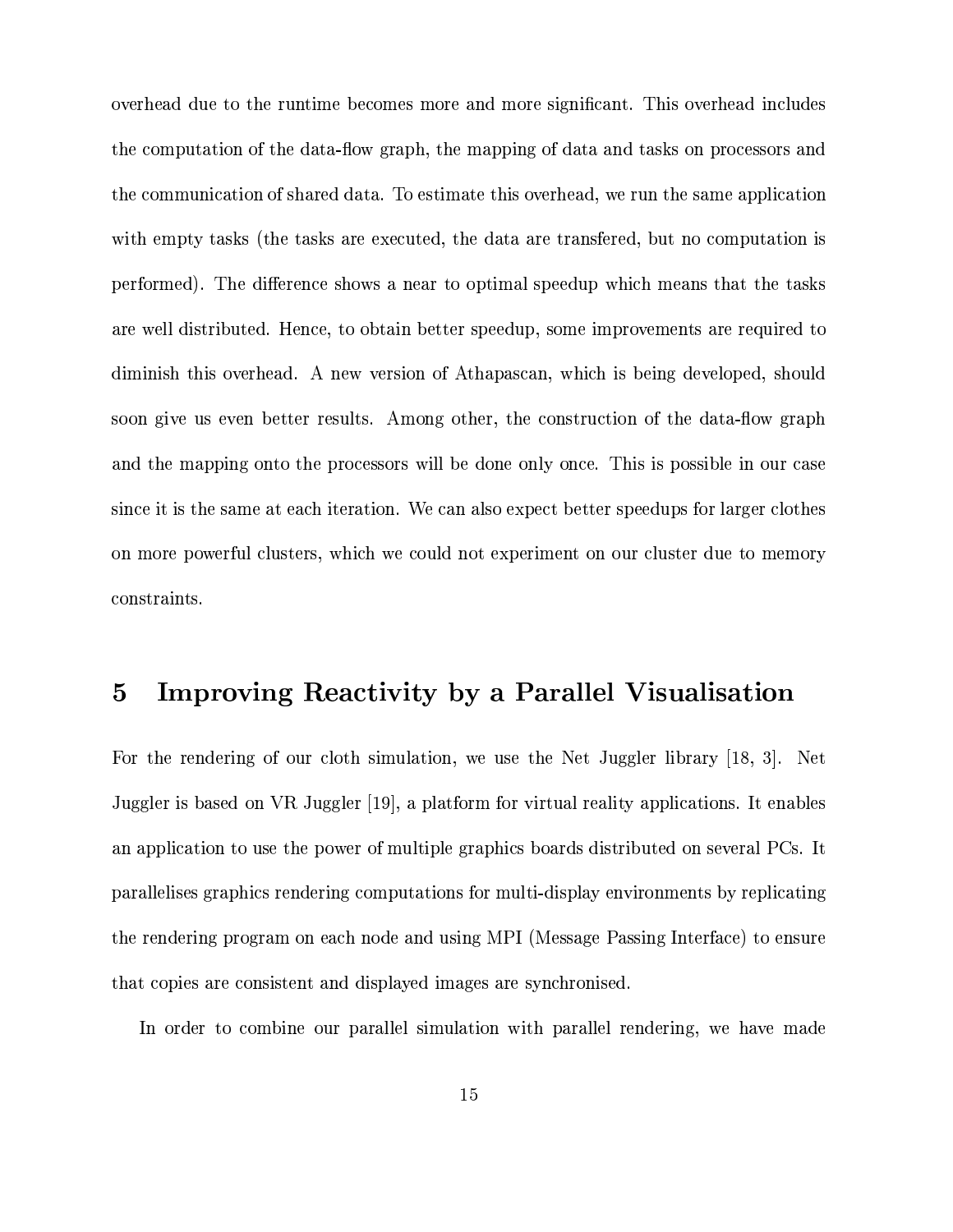two programs [20, 21]. The first one computes positions of particles using the parallel programming environment Athapascan (explained in section 4.2). The second program makes the rendering of the cloth using Net Juggler. These two programs communicate together using a TCP connection. Each process of the first program sends its computed positions to a specific computer of the graphic cluster and then this computer broadcasts positions to others. The Fig. 8 shows this coupling.

To obtain real time animation (Fig. 9) , we have to manage that these two parallel programs have different execution times: simulation iteration step, integration method step and display frequency. Consequently, positions computed by the parallel simulation are only sent to the visualisation for multiple iteration of 0.04s. The model built is then completely asynchronous.



Figure 8: Coupling the parallel simulation with a multi-display visualisation.

### Conclusion 6

We have presented the problem of parallelising the simulation of deformable objects using physical models. Different integration methods for the equations of motion have been presented. Two of them, namely the leapfrog and the Euler's implicit methods have been implemented with a parallelisation based on a particle decomposition. This kind of decomposition enables to obtain the same computation load on each processors of the cluster.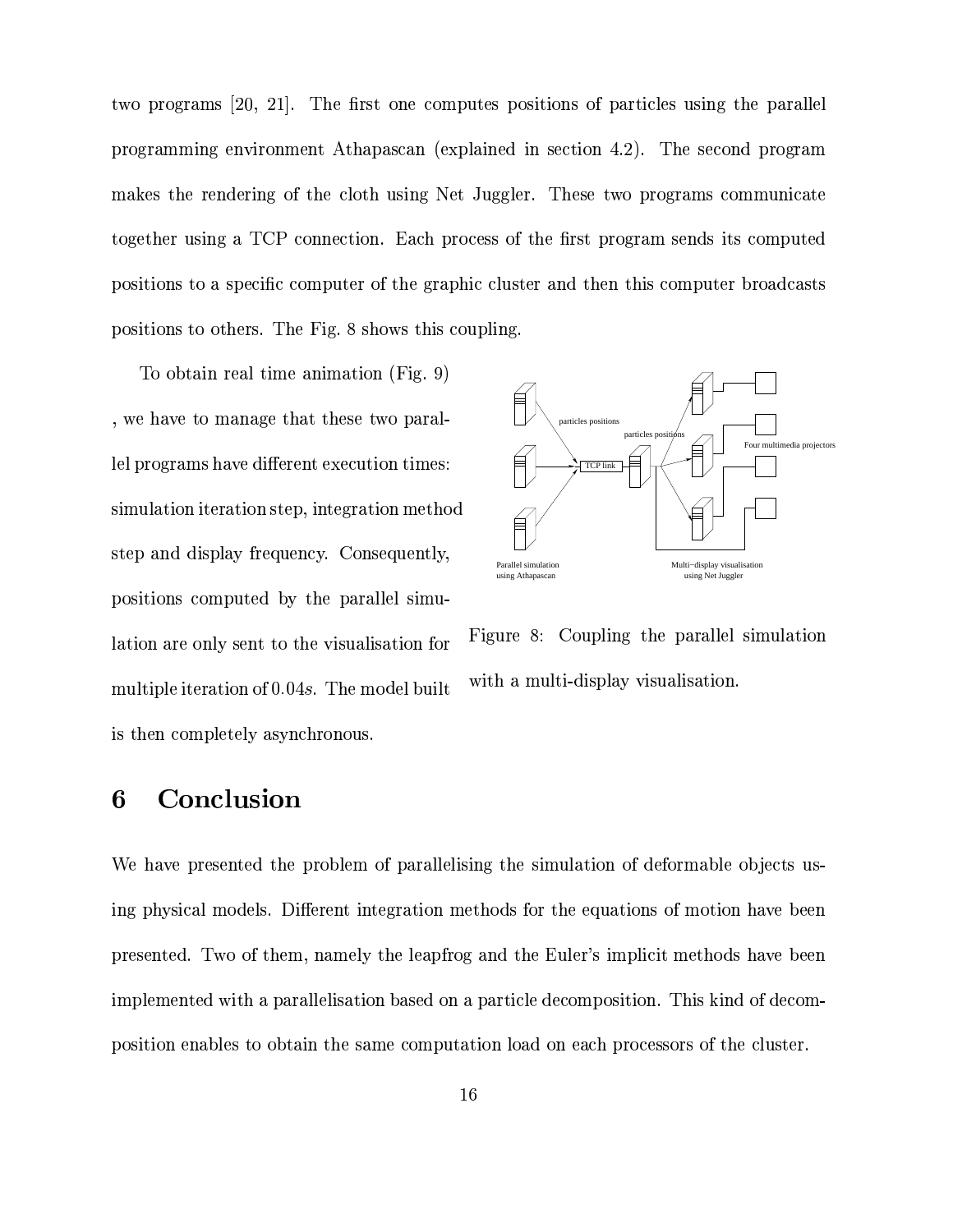

Figure 9: Pieces of cloth of 490 particles

We wrote the application using the Athapascan programming language which relieves us from the management of data distribution and tasks synchronisation. Indeed Athapascan is a parallel programming environment suited to this kind of application. It offers facilities to adapt the scheduling strategy to the specificities of the applications and the target architecture. Furthermore the high level programming interface helps to implement applications in an easier way than with communication libraries like MPI. We obtain good speedups up to sixteen processors.

We also described how we couple this parallel simulation with the Net Juggler multidisplay visualisation system. It enables our application to use the power of multiple graphics cards distributed on different processors of a cluster. The model built is totally asynchronous. Any synchronisation is made between the simulation and the visualisation. Particles positions are sent so as to ensure real time.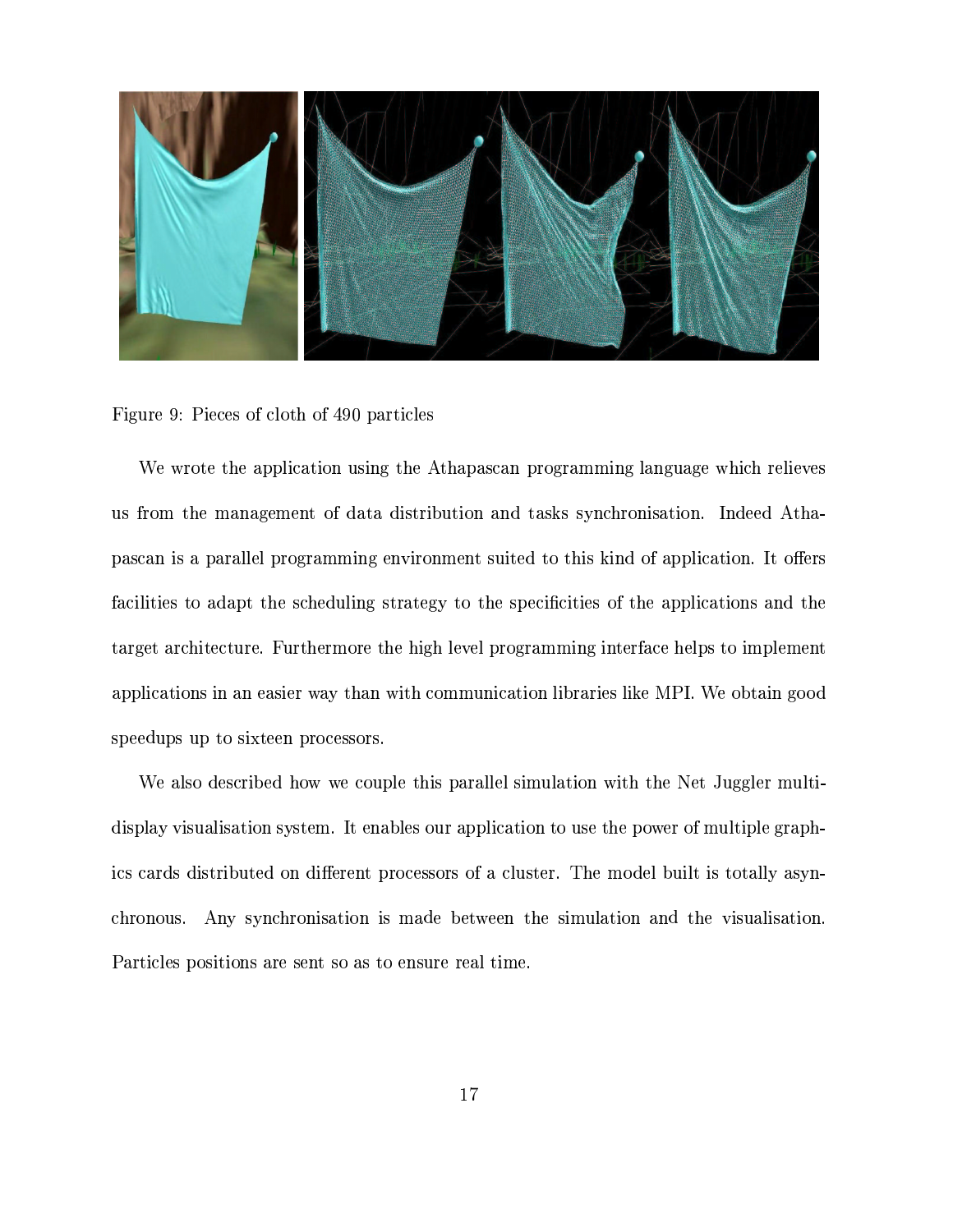## References

- [1] J.-L. Roch, T. Gautier, and R. Revire. Athapascan: Api for asynchronous parallel programming user's guide. Technical Report RR-0276, INRIA Rhône-Alpes, projet APACHE, February 2003.
- [2] C. Cruz-Neira, D. J. Sandin, T. A. De-Fanti, R. V. Kenyon, and J. C. Hart. The Cave Audio VIsual Experience Automatic Virtual Environement. Communication of the ACM,  $35(6):64-72$ , 1992.
- [3] J. Allard, V. Gouranton, L. Lecointre, E. Melin, and B. Raffin. Net juggler: Running VR juggler with multiple displays on a commodity component cluster. In *IEEE VR*, pages  $275-276$ , Orlando, USA, March 2002.
- [4] R. K. Brunner, J. C. Phillips, and L. V. Kale. Scalable molecular dynamics for

large biomolecular systems. In *Proceed*ings of Supercomputing (SC) 2000, Dallas, Texas, USA, November 2000.

- [5] P-E. Bernard, T. Gautier, and D. Trys-Large scale simulation of partram. allel molecular dynamics. In  $Pro$ ceedings of Second Merged Symposium IPPS/SPDP 13th International Parallel Processing Symposium and 10th Symposium on Parallel and Distributed *Processing*, San Juan, Puerto Rico, April 1999.
- [6] F. Zara, F. Faure, and J-M. Vincent. Physical cloth simulation on a PC cluster. In *Proceedings of the Fourth Euro*graphics Workshop on Parallel Graph*ics and Visualization*, pages 105-112, Blaubeuren, Germany, September 2002. Eurographics Association.
- $[7]$  D. Terzopoulos, A. Witkin, and M. Kass. Constraints on deformable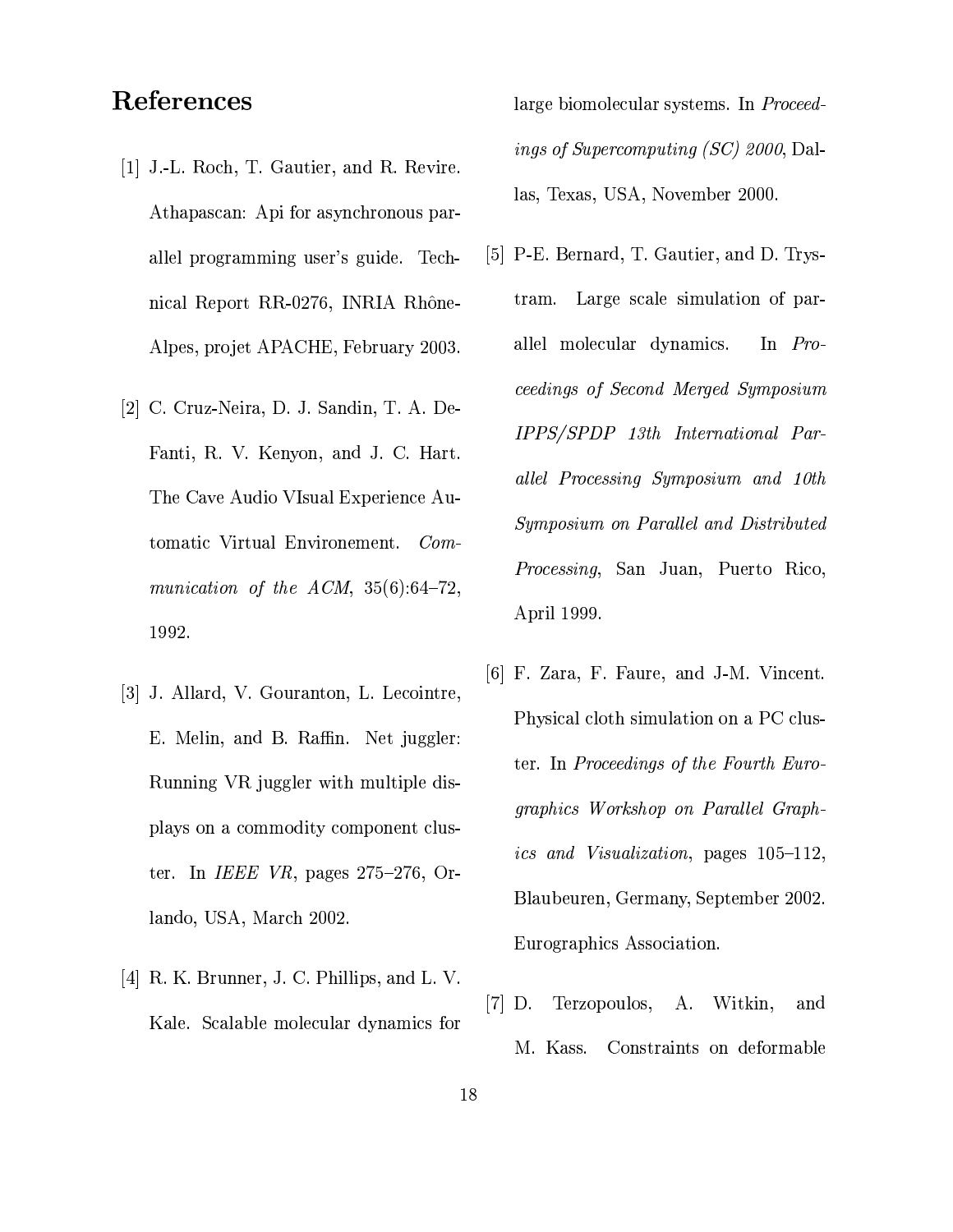models: Recovering 3d shape and [11] D. Baraff and A. Witkin. Large Steps nonrigid motion. Artificial Intelligence, 36:91-123, November 1988.

- [8] D. Breen, D. House, and P. Getto. A particle-based model for simulating the draping behavior of woven cloth. Textile Research Journal, Vol. 64, 11:663-685, November 1994.
- $[9]$  J. Louchet, X. Provot, and D. Crochemore. Evolutionary identification of cloth animation models. In Dimitri Terzopoulos and Daniel Thalmann, editors, Computer Animation and Simulation'95, pages 44–54. Springer-Verlag, 1995.
- $|10|$  B. Eberhardt, А. Weber, and W. Strasser. A fast, flexible, particlesystem model for cloth. IEEE Com-Graphics *Applications*,  $\emph{puter}$ and  $16:52-59, 1996.$
- in Cloth Simulation. In Michael Cohen, editor, *SIGGRAPH'98 Conference* Proceedings, Annual Conference Series, pages 43–54, USA, 1998. ACM SIG-GRAPH, Addison Wesley.
- $|12|$  X. Provot. Deformation constraints in a mass-spring model to describe rigid cloth behavior. In *Graphics Interface*  $'95$ , pages  $147-154$ , 1995.
- [13] M. Hauth, O. Etzmuss, B. Eberhardt, R. Klein, R. Sarlette, M. Sattler, K. Daubert, and J. Kautz. Cloth animation and rendering. In EURO-GRAPHICS 2002, Saarbrucken, Germany, September 2002. The Eurographics Association. Tutorial.
- [14] M. Hauth and O. Etzmuss. A high performance solver for the animation of deformable object using advanced numerical methods. In European Associ-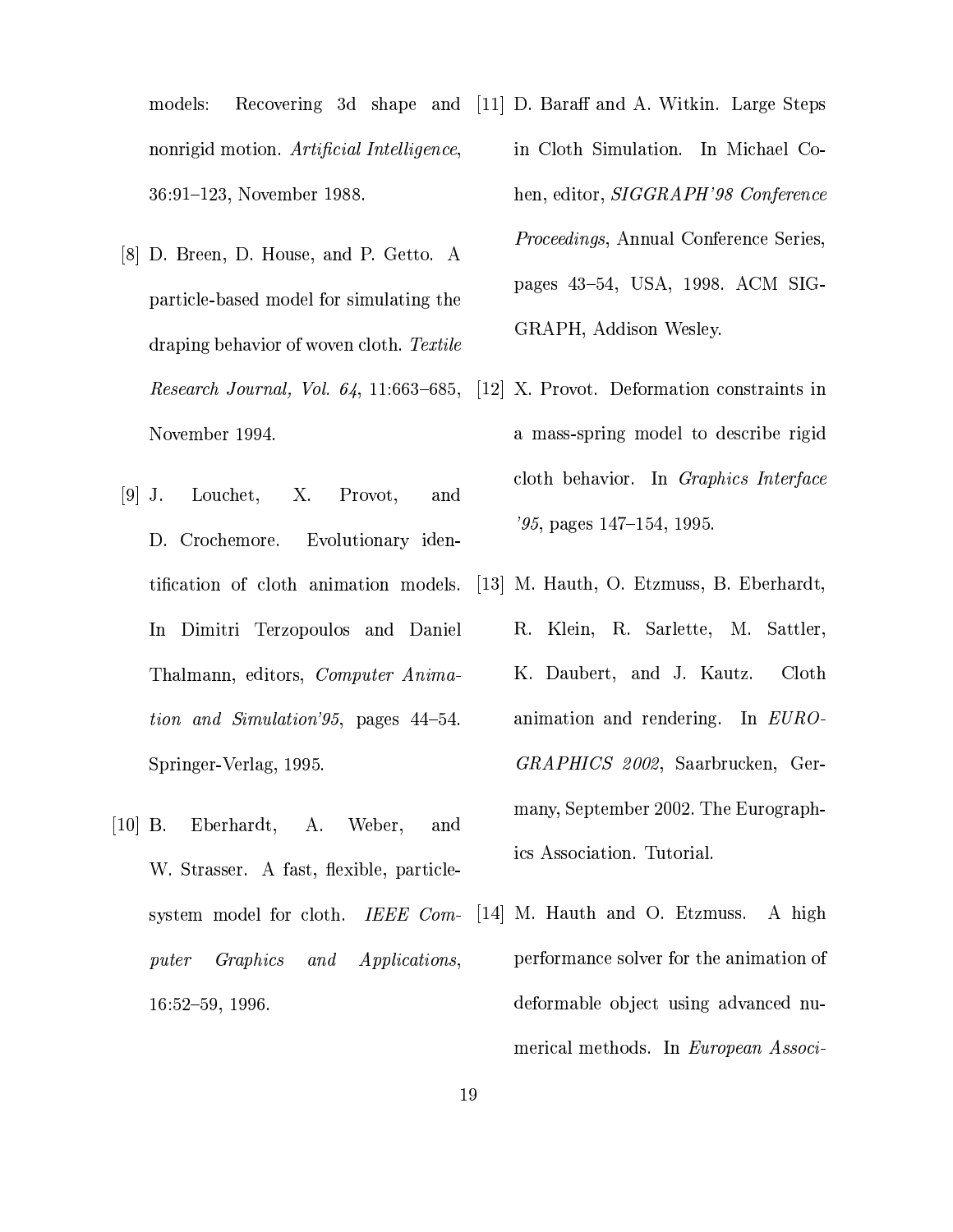ation for Computer Graphics (EURO-GRAPHICS'2001), Manchester, UK, September 2001. ACM.

- [15] P. Volino and N. Magnenat-Thalmann. Implementing Fast Cloth Simulation with Collision Response. In  $CGI'00$ Computer Graphics *International*, Geneva, June 2000.
- [16] S. Romero, L. F. Romero, and E. L. Zapata. Fast Cloth Simulation with Parallel Computers. In Proceedings of the 6th International Euro-Par Conference on Parallel Processing, volume 1900 of Lecture Notes in Computer Science, pages 491–499, Munich, Germany, August/September 2000. Springer-Verlag Heidelberg.
- [17] F. Galilée, J.-L. Roch, G. Cavalheiro, and M. Doreille. Athapascan-1: Online building data flow graph in a paral-

lel language. In IEEE, editor, *Pact'98*, Paris, France, oct 1998.

- [18] J. Allard, L. Lecointre, V. Gouranton, E. Melin, and B. Raffin. Net Juggler Guide. Technical Report RR-LIFO-2001-02, LIFO, Orléans, France, June 2001.
- [19] A. Bierbaum, C. Just, P. Hartling, K. Meinert, A. Baker, and C. Cruz-Neira. Vr juggler: A virtual platform for virtual reality application development. In IEEE VR 2001, Yokohama, Japan, March 2001.
- [20] F. Zara, J-M. Vincent, and F. Faure. Coupling Parallel Simulation and Parallel Visualization on PC Clusters. In Commodity Cluster for Virtual Reality 2003, VR 2003 Workshop, Los Angeles, USA, March 2003.
- [21] J. Allard, B. Raffin, and F. Zara. Cou-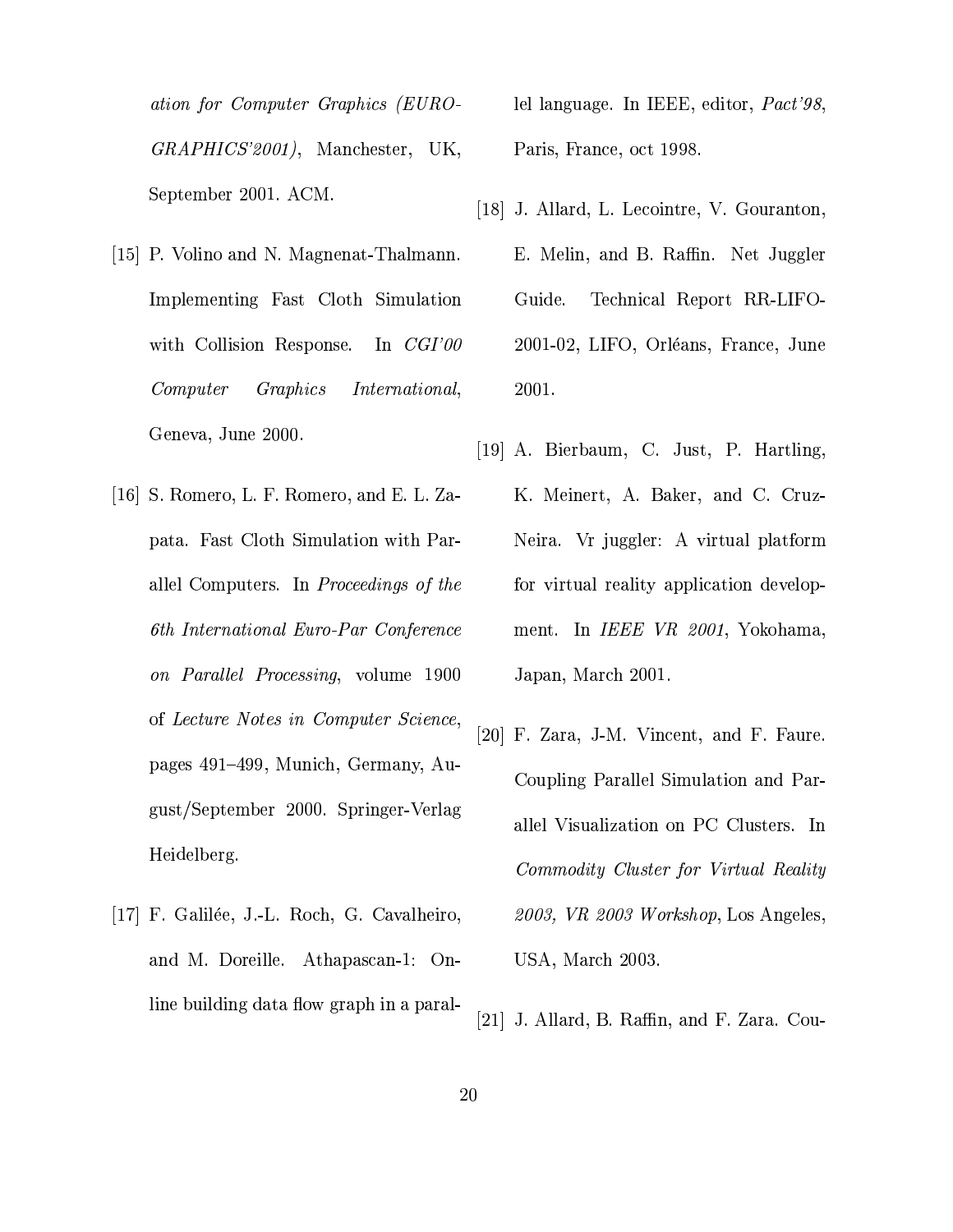pling Parallel Simulation and Multi-Display Visualization on a PC Cluster. In International Conference on Parallel and Distributed, Euro-Par 2003, Klagenfurt, Austria, August 2003.





Florence Zara is a Ph.D. student in Computer Science at ID-IMAG ("Informatique et Distribution") laboratory, Polytechnic National Institute of Grenoble, France. Her research interests are about parallel physicallybased animation of complex scenes on cluster.

*François Faure* completed a Ph.D. thesis in Computer Science at University Joseph Fourier, Grenoble, France in 1997. He previ-



ously studied Mechanical Engineering at the Ecole Normale Suprieure de Cachan. His research interests are about physically-based animation of complex scenes. Francois is an Assistant Professor at GRAVIR computer graphics lab, Joseph Fourier University.



Jean-Marc Vincent is assistant professor in computer science at University of Grenoble. He received the aggregation in mathematics in 1986 and a thesis is Computer Science in 1990 from University of Paris XI